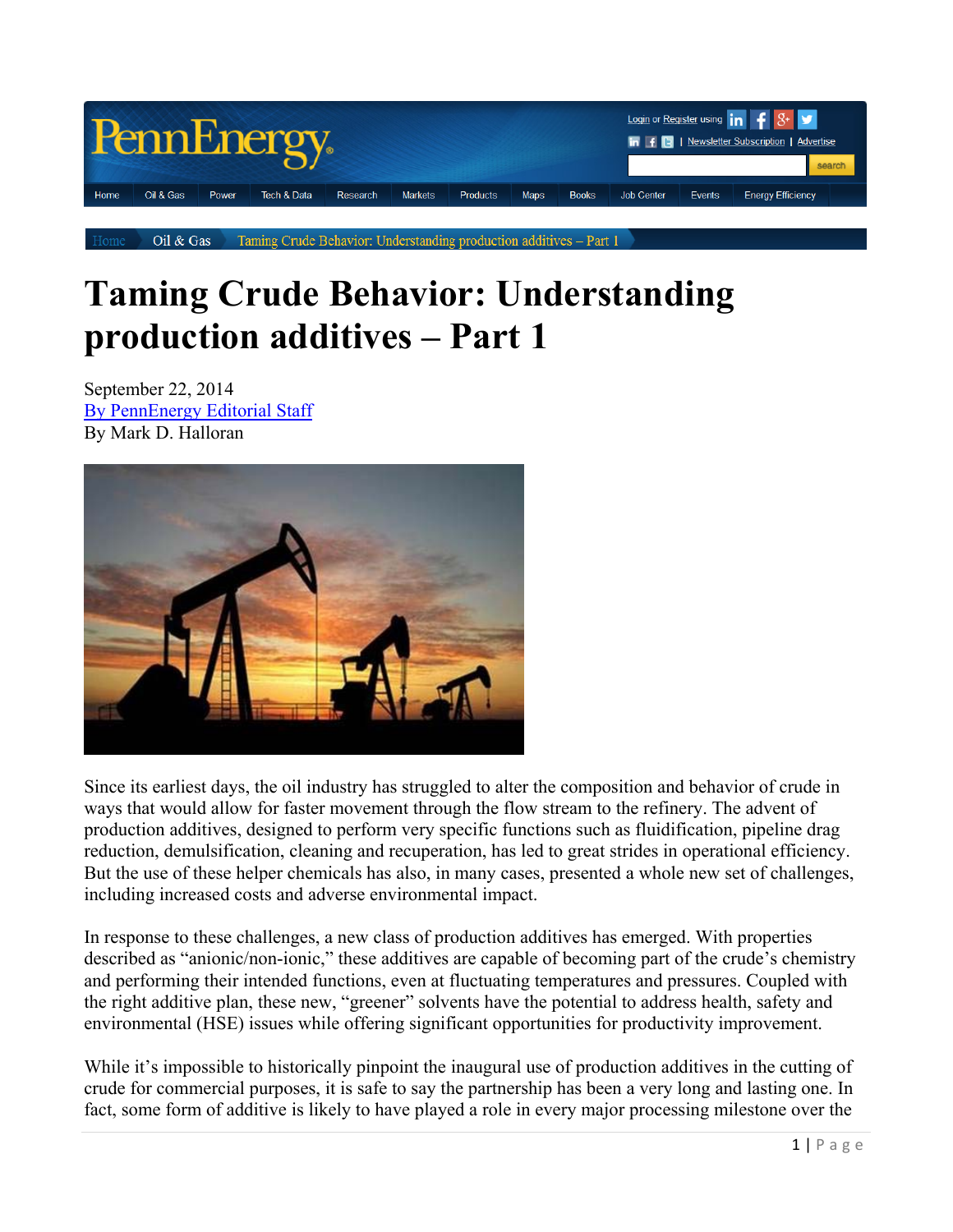last 150 years. From James Young's first known distillation of kerosene in 1847 as a substitute for whale oil in lamps, to the operation of the first commercial U.S. oil well (Pennsylvania's Drake well) in 1859, there are many early indicators of a recognized need for solvents capable of wrestling crude oil into usable products for profit.

#### **Additive Reasoning**

As any modern oil industry professional from roughneck to refinery manager knows, handling heavy and extra-heavy crude can be an extremely difficult proposition. In its natural state, the substance is typically under tremendous pressure, and it is often just one part of a hot, roiling mixture of gases, saline water and other components.

To make matters worse, when the crude oil loses temperature in pipes, pipelines or tanks, its organic solvents evaporate, causing an increase in viscosity which presents serious extraction and transport issues. These are the fundamental drivers behind the development and consistent evolution of production additives, or "specialty chemicals," which have been engineered to target specific problems associated with crude oil. Some of these chemicals, for example, work to alter the thixotropic properties of the oil to achieve a lower kinematic viscosity (in a process known as fluidification). Still others are formulated to maintain a strict hydrophilic-lipophilic balance (demulsification). Any point at which the crude slows down is considered an area of "parasitic loss," and a good candidate for the chemical help that additives can offer.

#### **The Solvent Remains the Same**

In those early days of oil production, it was discovered that adding hexane-based solvents, such as naphtha, facilitated more successful, more profitable management of crude. These solvents, in their progression of chemistries and formulations, eventually became part of a specialty chemical additive methodology that encompassed five critical crude handling areas: production, flow stream delivery, refinery, environment and commercial product performance enhancement.

Aided by advances in research, computer technology, chemistry and engineering, the processes associated with finding, producing, delivering and refining crude oil have accelerated exponentially in the last few decades. Surprisingly, however, hexane has remained the principal base additive used during every stage, from fluidification of the crude oil mass, movement from the production well through the flow stream into storage tanks and tankers by sea/truck/rail to the refinery, to cutting wax/paraffin/asphaltene build-ups, dewatering and cleaning tanks and tankers.

#### **The Hexane Compromise**

Although many of the world's production facilities continue to use hexane-based naphtha for dilution and fluidification of crude oil with acceptable overall results, it is widely understood that the practice has inherent financial and environmental compromises. Among the most obvious of these is that naphtha evaporates, which means it leaves the crude oil with its original properties, but virtually disappears in the process. Large quantities of the solvent must be added during the process to offset evaporative losses that could compromise performance.

In addition, there's the indirect cost factor. Derived as precipitates of the refinery stack heating process used to convert crude to petroleum, naphtha and other hexane-based solvents actually begin their life as "free" assets, or by-products that just happen to work better as production additives than in almost any other viable commercial use. While this sounds serendipitous, the solvents must be captured at the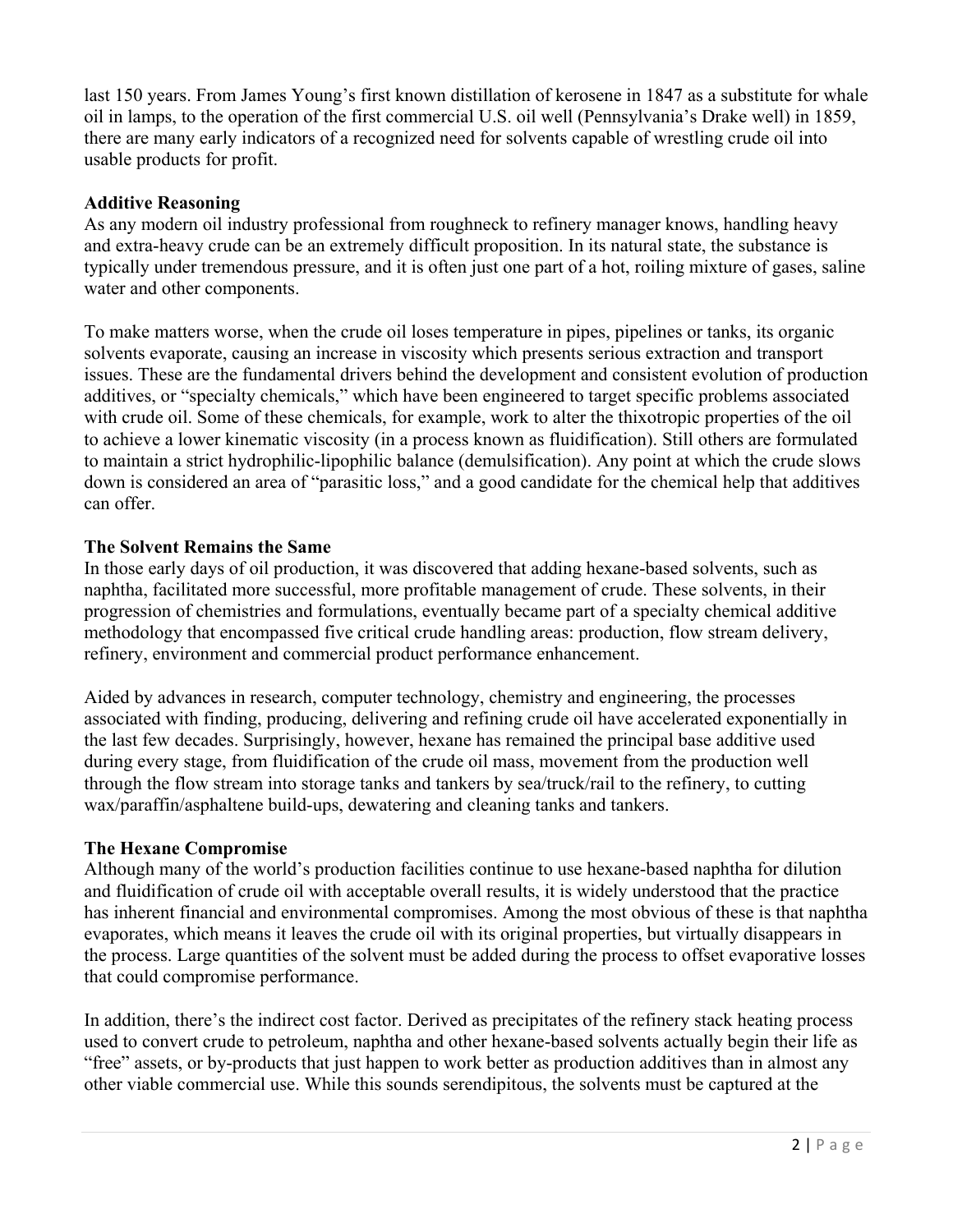refinery, bottled and shipped safely to a place of use at the extraction well, in pipelines or storage tanks. And the costs associated with these logistics can quickly add up.

HSE risks are another major concern with hexane solvents. They are highly flammable/explosive, and any exposure to them can represent a serious health hazard. They can cause skin burns, cancer and, due to their ability to bond at a cellular level, even birth defects. There have also been documented cases of naphtha shipments being rejected due to lead contamination.

For these reasons, naphtha and other low-cost/no-cost hexane-based solvents can actually end up being the most expensive fractions of the distillate. This is especially true in light of the fact that such a high dosage (between 10 and 20% of the crude mix on average) must be added to get the job done.

Taming Crude Behavior: Understanding production additives - Part 2 Oil & Gas Home

# **Taming Crude Behavior: Understanding production additives – Part 2**

September 24, 2014 By PennEnergy Editorial Staff By Mark D. Halloran



### **"Incorporating" Options**

Oil industry professionals have traditionally had to accept the trade-offs associated with the use of hexane-based additives. This is largely because the few available alternatives, built on naturallyoccurring organic chemicals, condensates (diluted bitumen) and a variety of polymers, didn't offer a universally acceptable cost/performance balance.

More recently, however, chemists have applied new formulation techniques to introduce a class of additives with "anionic and nonionic" properties. Makers of these chemicals say they represent huge performance leaps over hexane solvents and other alternatives, and that they can be purchased at lower costs and used in much lower quantities.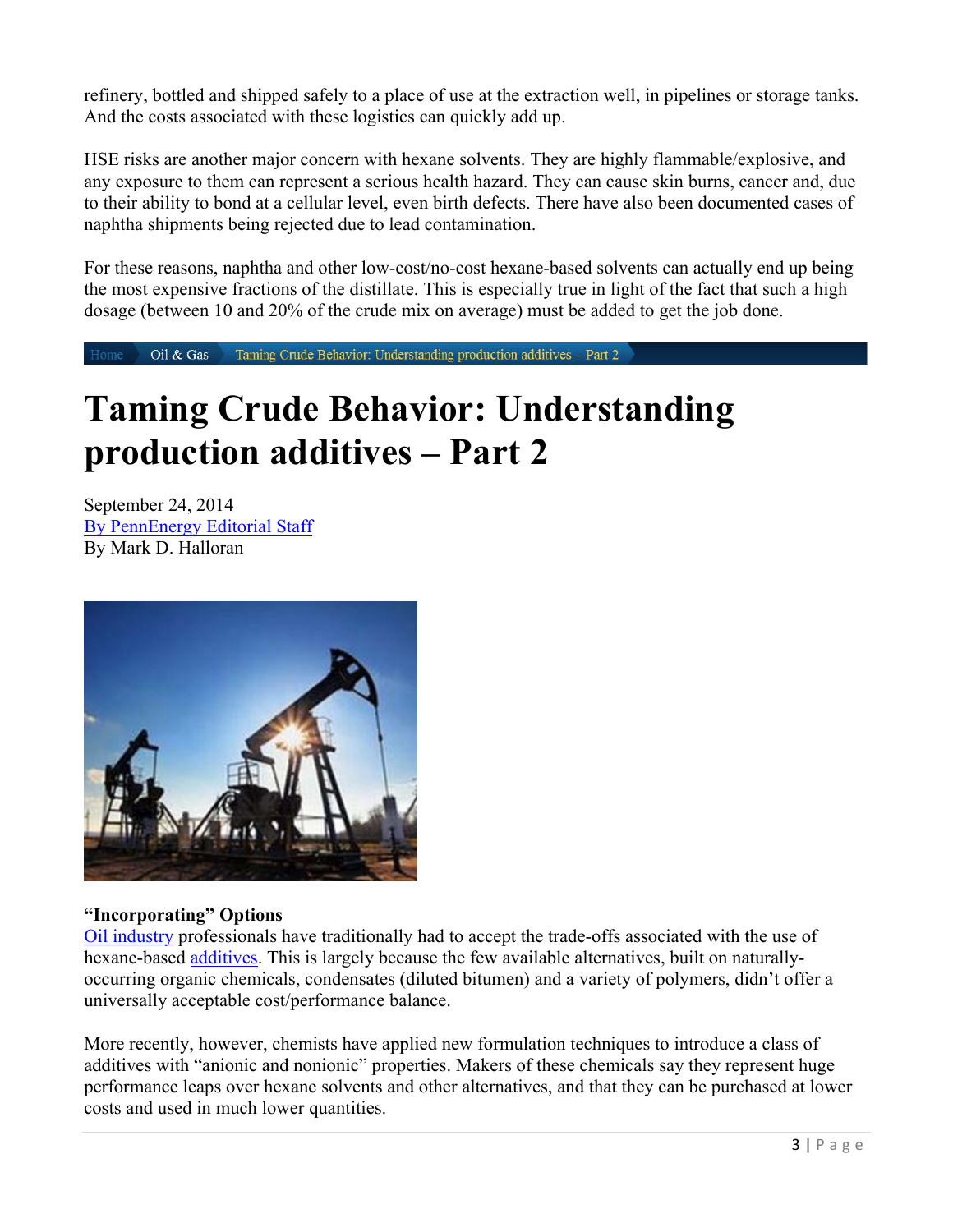These new additives, broadly classified as "incorporative/non-evaporative," use a generic base as a vehicle to transport the anionic and nonionic active agents responsible for reducing the kinematic viscosity of the crude oil for fluidification and drag reduction purposes. These agents apply the science of polarity transformation, which allows them to physically act between the molecules in the crude and rearrange the force of attraction between each to achieve better cohesion. This causes the compact mass of the crude oil with a low API degree to become more fluid and capable of flowing through ducts and pipelines with less turbulence and drag.

The viscosity-reducing components of the additive's active agents are also hydrocarbons, so they don't affect the physical properties of substances in the processes of refining or refined products. For example, in the distillation towers, the compounds of each fraction are separating depending on their temperature, recovering in each fraction of the distillate the part that corresponds by its evaporation point.

The most notable feature of these new additives is that they don't evaporate. Their composition allows them to incorporate into the crude oil, assuming its properties while performing the function for which they have been engineered, even as the temperature and pressure of the crude oil declines. Unlike the hexanes, these incorporative additives do not require re-heating or increased pressure in the flow stream. They effectively reduce drag and turbulence, and they are used in very small dosages (0.1% to 0.5% by volume treated as compared with 10% to 20% by volume treated for traditional hexane solvents like naphtha).

In addition, because the new additives incorporate into the crude oil mass, they do not represent a separate environmental threat apart from the crude oil itself, as hexanes do. There is no residual contamination if the additives are released into the environment separate from the crude. And while they are not considered bio-degradable, manufacturers say the additives aren't harmful to humans or the environment if they are handled in accordance with practices outlined on their MSDS sheets.

Another area in which the new incorporative additives differ from traditional solvents is the unique "building block" method by which they are formulated. This allows users to customize and add features, such as increased fluidification and drag reduction, and even mix in additives to aid in wax/paraffin separation, asphaltene inhibiting, breaking of the crude oil-water emulsion, cleaning, recovery of crude oil, elimination of incrustations and bacteria, foam prevention, sulfhidric acid reduction, crude oil remediation and performance improvement for the end user.

### **Technology, Applied**

Two common oilfield areas that stand to benefit directly from incorporative additive technology are production wells (upstream) and storage tanks (midstream). In the production well, the new additives can help fluidify the crude via molecular dispersion without altering its original composition. This, in turn, can help address the problems associated with clogged or inactive wells, and/or interruptions in production. Results of additive use in such applications can be faster movement of the crude, a reduction in pressure and better pump traction, all without the potential for adverse environmental impact inherent to hexane-based additives.

In storage tank cleaning applications, the incorporative additives can help recuperate a much larger quantity of the crude that would normally be retained in the tank due to viscosity. Since the additives have a high flashpoint (above 170° C in some formulations as compared with around 44° C for naphtha), they can also greatly reduce the risk of explosion due to static electricity.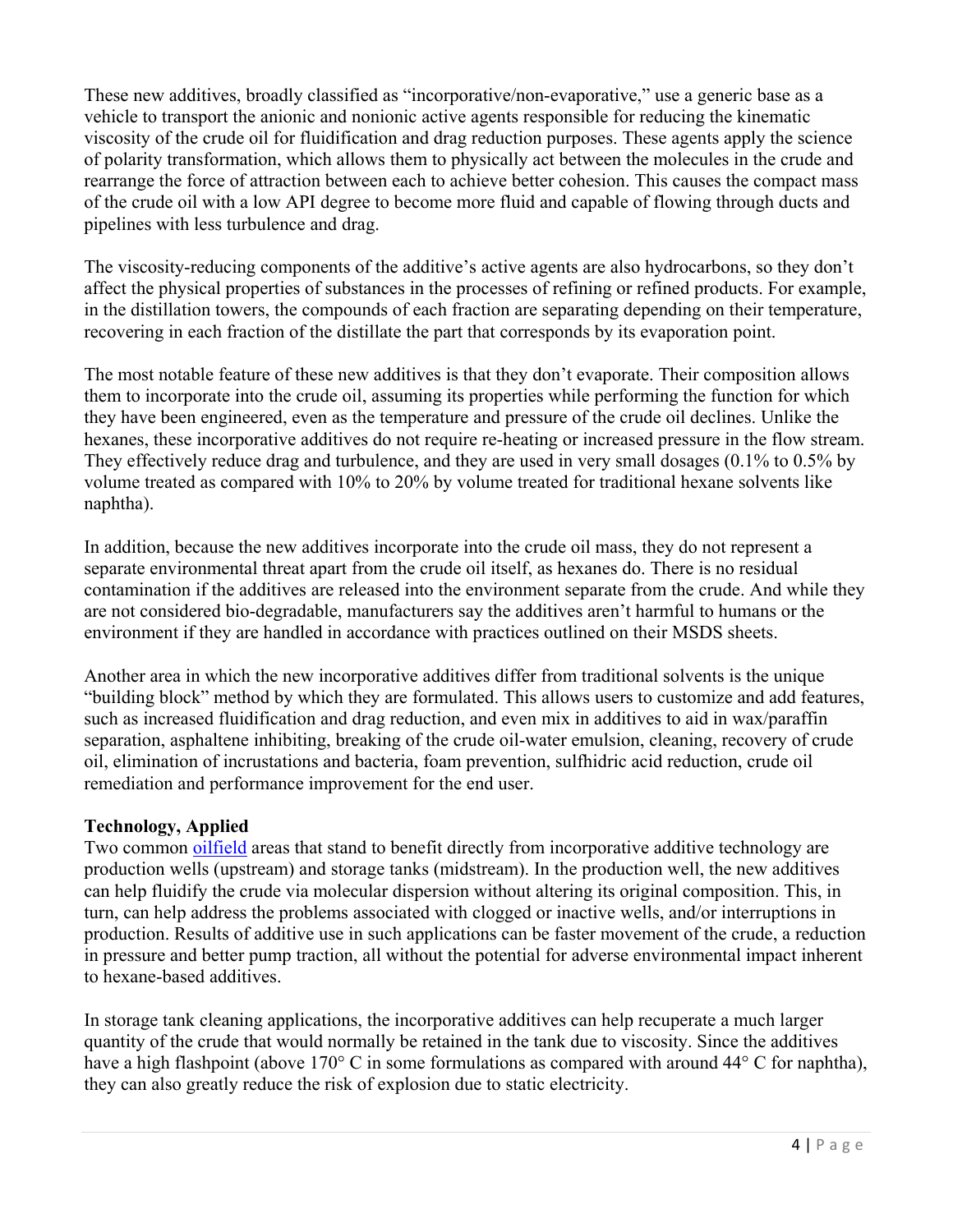### **Taming Crude Behavior: Understanding production additives – Part 3**

September 26, 2014 By PennEnergy Editorial Staff By Mark D. Halloran



#### **Keen to Commercialize**

Enrique Muñoz Pinilla, CEO of Los Angeles-based Oil Flux Americas, LLC, (www.oilfluxamericas.com) says his company's suite of 15 incorporative oil additives became commercially available in mid-2014, after several years of focused research, development and testing. He adds that the decision to create the new formulations was fueled by what he calls "an unprecedented demand for alternatives to the economic and environmental perils of hexane-based solvents."

"The oil industry is being pressured as never before from both regulatory and profit perspectives, due to what author Allen Brooks describes as the 'capital cost/commodity price/investor return trifecta,'" says Muñoz. "And although new engineering and mechanical technology is helping to find and squeeze more out of the crude that's being discovered and extracted, there are still a great many 'pinch points' in the crude oil production and flow stream process where speed and efficiency are being hampered because additive technology just hasn't kept up. With the anionic/non-ionic formulations becoming available, I believe that's about to change. The industry is beginning to recognize that the crude it already has in the production lines is cheaper than the crude it hasn't extracted yet."

Muñoz adds that this shift in mindset has been underscored by Berkshire Hathaway's recent purchase of Lubrizol and Phillips 66 specialty chemical additive business – a move that complements its earlier purchase of Burlington Northern Santa Fe Railway's rail tanker business. BNSF uses large amounts of specialty chemical additives for cleaning and flow stream fluidification to keep its immense fleet of crude oil rail cars running.

The "pinch points" Muñoz references are very specific areas of the production process in which the crude's resistance to easy, uninterrupted flow can pose serious profitability roadblocks. See table 1. for a detailed description of these areas and information about how incorporative additives are being used to overcome the roadblocks.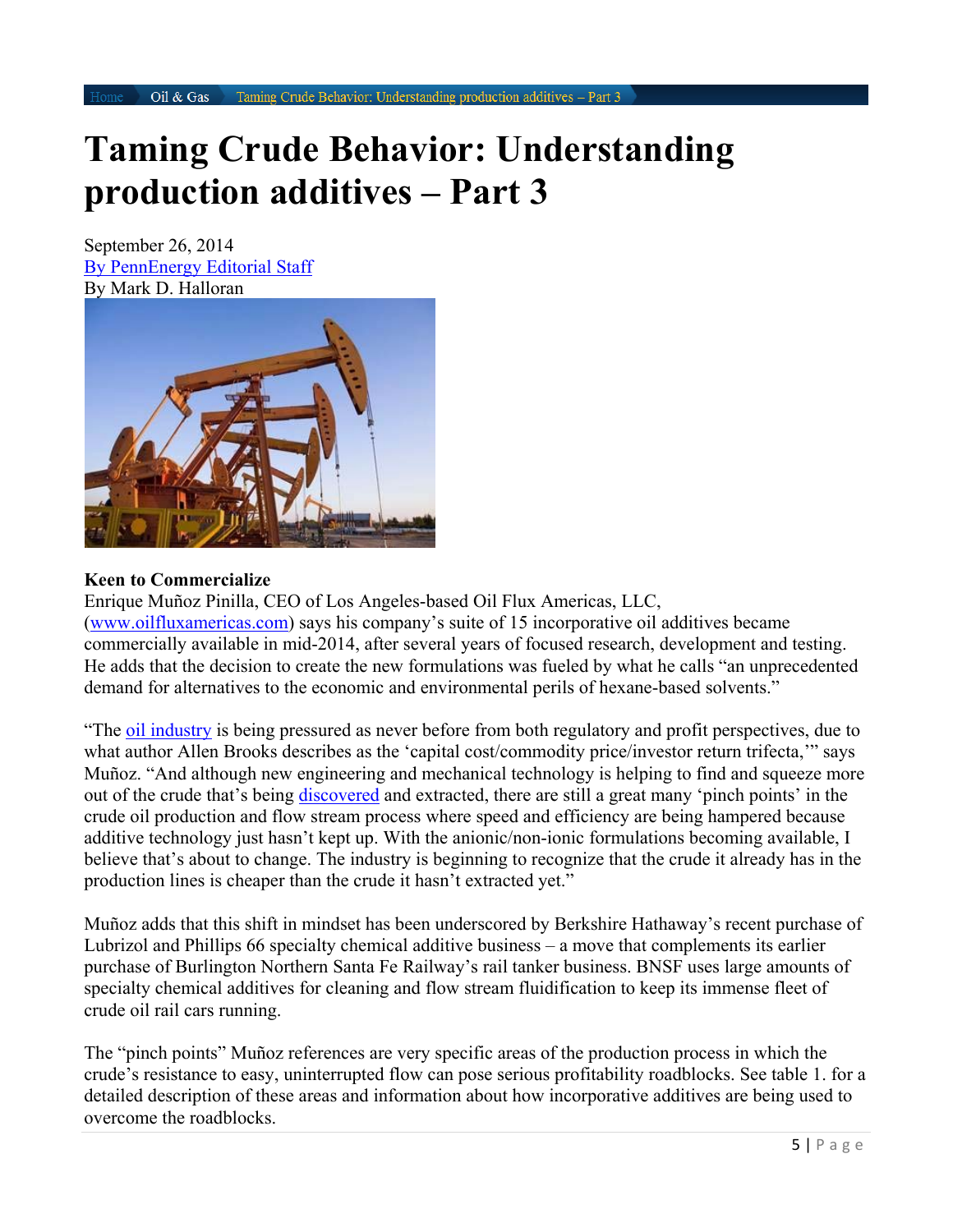Table 1. Common production "pinch points" and corresponding uses of incorporative additives.

| <b>Area of use</b>                           | "Incorporative" Product<br><b>Function</b> | <b>Description</b>                                                                                                                                                                                                                                                                                                                                           |
|----------------------------------------------|--------------------------------------------|--------------------------------------------------------------------------------------------------------------------------------------------------------------------------------------------------------------------------------------------------------------------------------------------------------------------------------------------------------------|
| <b>Extraction/Pipeline</b><br>Transportation | Fluidifier                                 | Added to crude oil in wells or pipelines. For fluidification of the mass.                                                                                                                                                                                                                                                                                    |
| <b>Extraction/Pipeline</b><br>Transportation | Fluidifier & Demulsifier                   | Added to crude oil in wells or pipelines. For fluidification of the mass, and as demulsifier                                                                                                                                                                                                                                                                 |
| <b>Extraction/Pipeline</b><br>Transportation | <b>Tailored Fluidifier</b>                 | Added to crude oil in wells or pipelines. For fluidification of the mass. Customized according to the<br>characteristics of the crude oil (characteristics such as the composition of paraffins, asphaltenes,<br>naphthalenes, total acidity, H <sup>2</sup> O, sediments, sulfur, the API degree and the water cut in the crude oil.                        |
| <b>Extraction/Pipeline</b><br>Transportation | Fluidifier & Paraffin Separator            | Added to crude oil in wells or pipelines. For fluidification of the mass that contains paraffins                                                                                                                                                                                                                                                             |
| <b>Extraction/Pipeline</b><br>Transportation | Fluidifier & Asphaltene<br>Inhibitor       | Added to crude oil in wells or pipelines. For fluidification of the mass that contains asphaltenes                                                                                                                                                                                                                                                           |
| Ponds                                        | <b>Crude Recuperation From Pits</b>        | Total crude oil recuperation from Ponds/Pits                                                                                                                                                                                                                                                                                                                 |
| <b>Flow Stations/Refineries</b>              | Demulsifier                                | Demulsifier that separates the water of the "water/crude oil" emulsion. For the elimination of water in flow<br>stations. It can be applied in refineries if the water content is still over the admissible 2%                                                                                                                                               |
| <b>Flow Stations/Refineries</b>              | Anti-embedment                             | When added to the crude oil that comes from the wells, it leaves no incrustations coming from the water in<br>the crude oil (very high in dissolved salts), protecting all types of pipes.                                                                                                                                                                   |
| <b>Flow Stations/Refineries</b>              | Bactericide                                | When added to the crude oil, it eliminates the bacteria produced by the water. It can also be applied to<br>refineries when necessary.                                                                                                                                                                                                                       |
| Flow Stations/Refineries                     | Corrosion Inhibitor                        | When added to the crude oil coming from the wells, it protects the pipes from corrosion caused by the water.                                                                                                                                                                                                                                                 |
| <b>Flow Stations/Refineries</b>              | Anti-foam                                  | Only necessary when foam is produced. For the cleaning of all types of tanks.                                                                                                                                                                                                                                                                                |
| <b>Flow Stations/Refineries</b>              | Sequestering                               | When added to crude oil, it decreases the reaction of the sulfhidric acid (H <sup>2</sup> S) to form sulphuric acid (H <sup>2</sup> SO <sup>4</sup> ).                                                                                                                                                                                                       |
| Refineries, Tanks/Tankers                    | Cleaning                                   | For cleaning all types of tanks & tankers with residues, whether they come from crude oil or any derivate, fuel,<br>gas-oil, etc. For cleaning of crude oil spills in the marine environment.                                                                                                                                                                |
| Tanks/Tankers                                | Performance Additive                       | To be added only to fuel oil. It stabilizes the fuel oil preventing a separation of water, causing a stable micro-<br>emulsion and helping to avoid cutoffs of the combustion. Improves the atomization of carburant in the<br>injectors. Eliminates residual lumps in fuel oil tanks, reducing the possibility of the plugging of filters and<br>injectors. |
| Tanks/Tankers                                | Performance Additive                       | To be added only to gas or oil. It stabilizes the gas oil ensuring that there is no separation of water, causing a<br>stable micro-emulsion and helping to avoid cutoffs of the combustion. Also prevents the growth of algae and<br>the formation of mucilage in tanks (commonly called "gas-oil snot").                                                    |

### **Part Of The Plan**

Oil Flux Americas, like the handful of other production additive manufacturers currently offering incorporative technology, believes the formulations are "next-generation alternatives" to hexanes, condensates, polymers or natural plant products, and that they will ultimately help professionals tasked with managing crude wring more profit out of their processes. But Muñoz warns that any chemical – incorporative or evaporative – should be part of a carefully considered plan. He says he encourages prospective customers to take these simple steps before finalizing their own additive strategy:

**Step 1.)** Identify the physical problem area, problem actor and problem result. For example:

- i. Problem area: production well clogging due to loss of fluid flow. Problem actor: wax/paraffin/asphaltene. Problem result: causing increased costs due to increased pressure and heating required.
- ii. Reduced flow and possible environmental blow out/spills causing increased costs and HSE problems.
- iii. Flow stream dewatering to eliminate increased costs due to pumping more fluids than necessary, or reduced flow and possible environmental blow-out.
- iv. Flow stream cleaning causing increased costs and HSE problems.
- v. New HSE regulatory issues creating new problem areas, actors and results.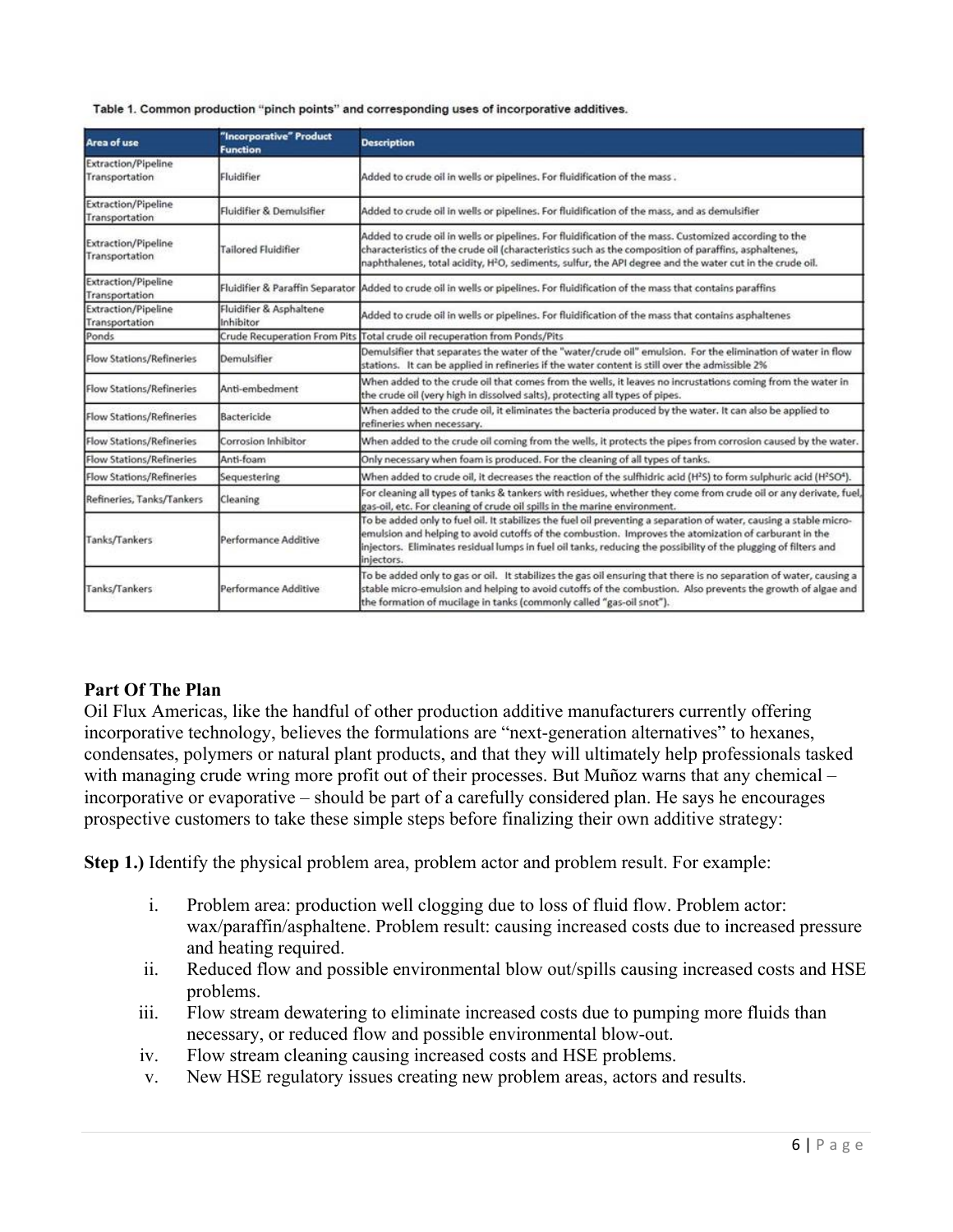**Step 2.)** Involve operational, financial and HSE executives to list the physical problem area, problem actor and problem result, then list available solution costs as well as operational and HSE consequences.

**Step 3.)** Secure lab tests to ensure efficacy.

**Step 4.)** Create a comparative analysis of cost vs. efficacy vs. undesirable outcomes that might result from using and/or not using one solution vs. another.

"Such analysis is crucial if you're hoping to arrive at a plan that gets you the most from each additive you choose," Muñoz says. "Your plan might consist of a mix of traditional and new (incorporative/nonevaporative) additive technologies, or it might rely completely on just one type. But you won't really know what's going to be most effective until you do the legwork."



The typical state of an oil well in which no production additives have been used during the extraction phase. Buildup of asphaltene and paraffin in the bore and on the head impede the efficient flow of crude. Right, the same well bore and head as treated with new incorporative/non-evaporative production additives, which can offer improved performance over traditional hexane-based solvents without HSE concerns.